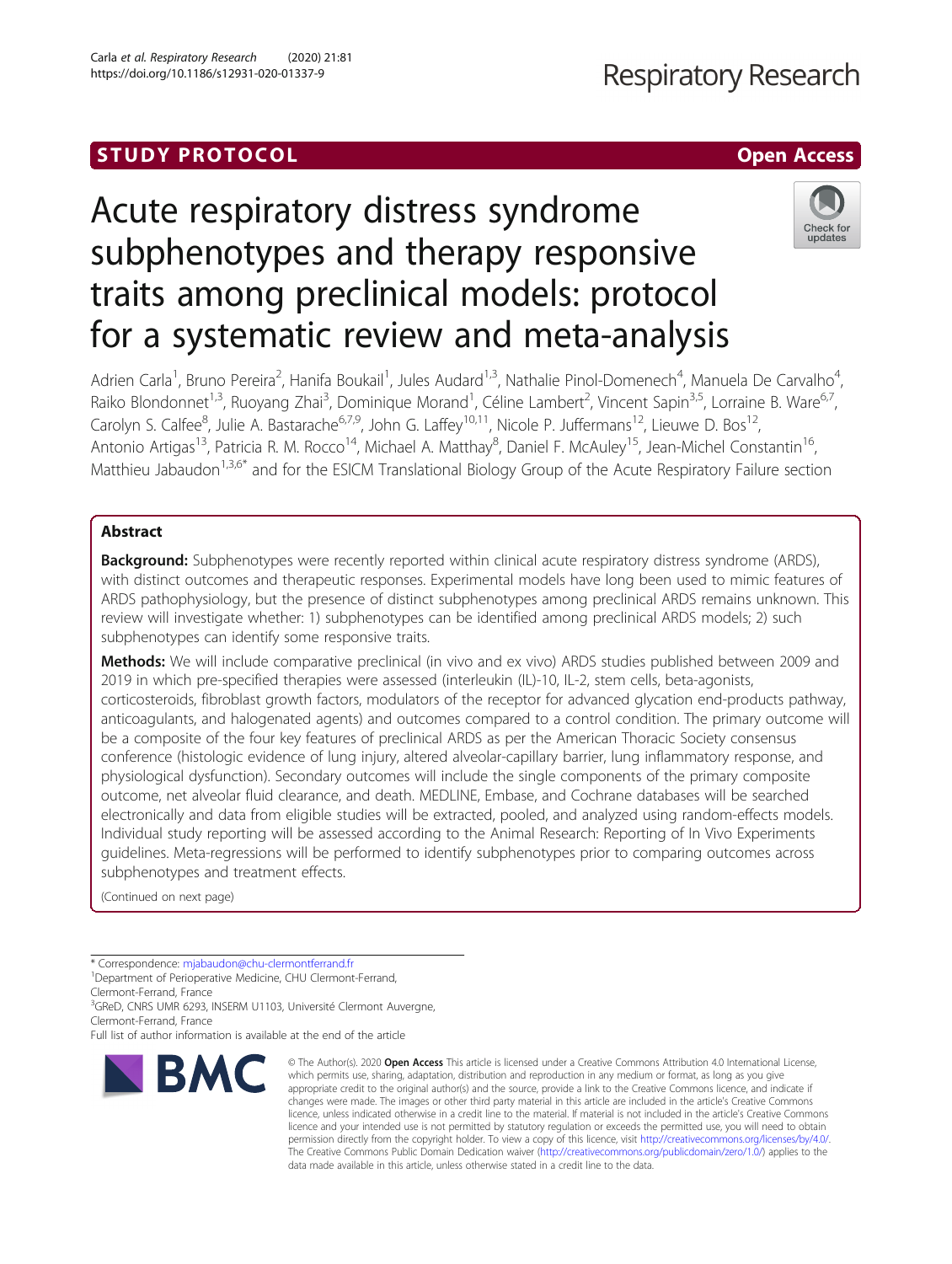#### (Continued from previous page)

**Discussion:** This study will inform on the presence and underlying pathophysiological features of subphenotypes among preclinical models of ARDS and should help to determine whether sufficient evidence exists to perform preclinical trials of subphenotype-targeted therapies, prior to potential clinical translation.

Systematic review registration: PROSPERO (ID: [CRD42019157236](https://www.crd.york.ac.uk/prospero/display_record.php?RecordID=157236)).

Keywords: Systematic review protocol, Acute respiratory distress syndrome, Preclinical, Subphenotypes

#### Background

The acute respiratory distress syndrome (ARDS) is a lifethreatening clinical syndrome of rapid-onset pulmonary failure characterized by a dysregulated inflammatory response that results in severe respiratory failure and the need for mechanical ventilation [\[1](#page-7-0)]. Although the prevalence of ARDS is low (1–5/10,000 inhabitants), its incidence is high in critically ill patients, as the syndrome is present in approximately 10% of patients upon admission to the intensive care unit (ICU) and in 24% of ICU patients under mechanical ventilation support [\[2\]](#page-7-0). Despite decades of research, mortality due to ARDS remains high, with significant long-term comorbidity and reduced quality of life in survivors [[2](#page-7-0)]. Various pharmacotherapeutic agents have failed to improve ARDS outcomes and current treatment strategy is largely supportive, based on optimized ventilatory settings [\[1](#page-7-0)]. A key reason for the lack of specific pharmacological therapy is likely due to the heterogeneity within ARDS, which is diagnosed by a constellation of signs as defined by the Berlin criteria [\[3](#page-7-0)].

The clinical and biological heterogeneity within syndromes such as sepsis ARDS makes it essential to identify more homogeneous subphenotypes when investigating potential therapies [\[4,](#page-7-0) [5](#page-7-0)]. There has been recent recognition of distinct subphenotypes (on the basis of clinical/biochemical variables, natural history, disease manifestation, and/or treatment response without any implication about mechanism) and endotypes (defined by a distinct functional/pathobiological mechanism) within patients with ARDS [[4,](#page-7-0) [6,](#page-7-0) [7\]](#page-8-0). Therefore, while benefit has been demonstrated in numerous preclinical studies for many candidate therapies, most have failed to translate to improved patient outcomes in randomized clinical trials (RCTs), suggesting that the appropriate subset of patients to target with the novel therapies may not have been correctly identified [[8\]](#page-8-0).

The retrospective analysis of data from two large multicenter RCTs (the "ventilation with lower tidal volumes as compared with traditional tidal volumes for acute lung injury and the acute respiratory distress syndrome [ARMA] and "assessment of low tidal volume and elevated end-expiratory volume to obviate lung injury" [AL-VEOLI] trials) [[9](#page-8-0)] has first identified at least two ARDS subphenotypes within clinical ARDS which were differentiated by the presence of shock, metabolic acidosis and a higher inflammatory status (interleukin (IL)-6 and soluble tumor necrosis factor receptor (sTNFr)-1). These two phenotypes are sometimes referred to as "endotypes" because they seem defined by distinct degrees of inflammation, but their underlying mechanisms remain largely unknown. However, these subphenotypes were stable over the first 3 days of enrolment in both RCTs, suggesting that they are linked to true biological processes. The hyper-inflammatory subphenotype demonstrated significantly worse outcomes when compared to the hypo-inflammatory subphenotype, with higher mortality and lesser ventilator-free and organ failure-free days. The analysis of plasma biomarkers in patients with ARDS previously enrolled in the MARS prospective cohort also identified two biological subphenotypes, which were very similar to those found earlier and were again associated with distinct mortality rates [\[10\]](#page-8-0). In the AL-VEOLI trial, where a lower positive end-expiratory pressure (PEEP) strategy was compared to a higher PEEP strategy, the two subphenotypes demonstrated a distinct response in terms of major outcomes, suggesting the potential for using this subphenotypic classification to identify therapy responsive traits. This hypothesis was further confirmed through secondary analysis of the fluids and catheters treatment trial (FACTT) in which the two inflammatory subphenotypes had distinct effects of the randomly assigned fluid management strategy on 90-day mortality [\[11\]](#page-8-0). The potential for the inflammation-based subphenotypic classification was again demonstrated in a secondary analysis of the hydroxymethylglutaryl-CoA reductase inhibition with simvastatin in acute lung injury to reduce pulmonary dysfunction–2 (HARP-2) trial, a multicenter trial investigating the potential of simvastatin as an anti-inflammatory therapy for ARDS. Subphenotyping based on the hypo- versus hyper-inflammatory profile identified a therapy response trait as evidenced by the improved survival of patients classified as hyperinflammatory and randomized to simvastatin [\[12\]](#page-8-0).

Translation of basic research findings to clinical practice remains daunting because of the heterogeneity and complexity of ARDS [\[13\]](#page-8-0). A substantial number of preclinical models of experimental lung injury have been used to investigate mechanisms of lung injury and test novel therapies [[14](#page-8-0)–[16](#page-8-0)]. Although none of these experimental models fully reproduces all features of human lung injury, most of them are based on the reproduction,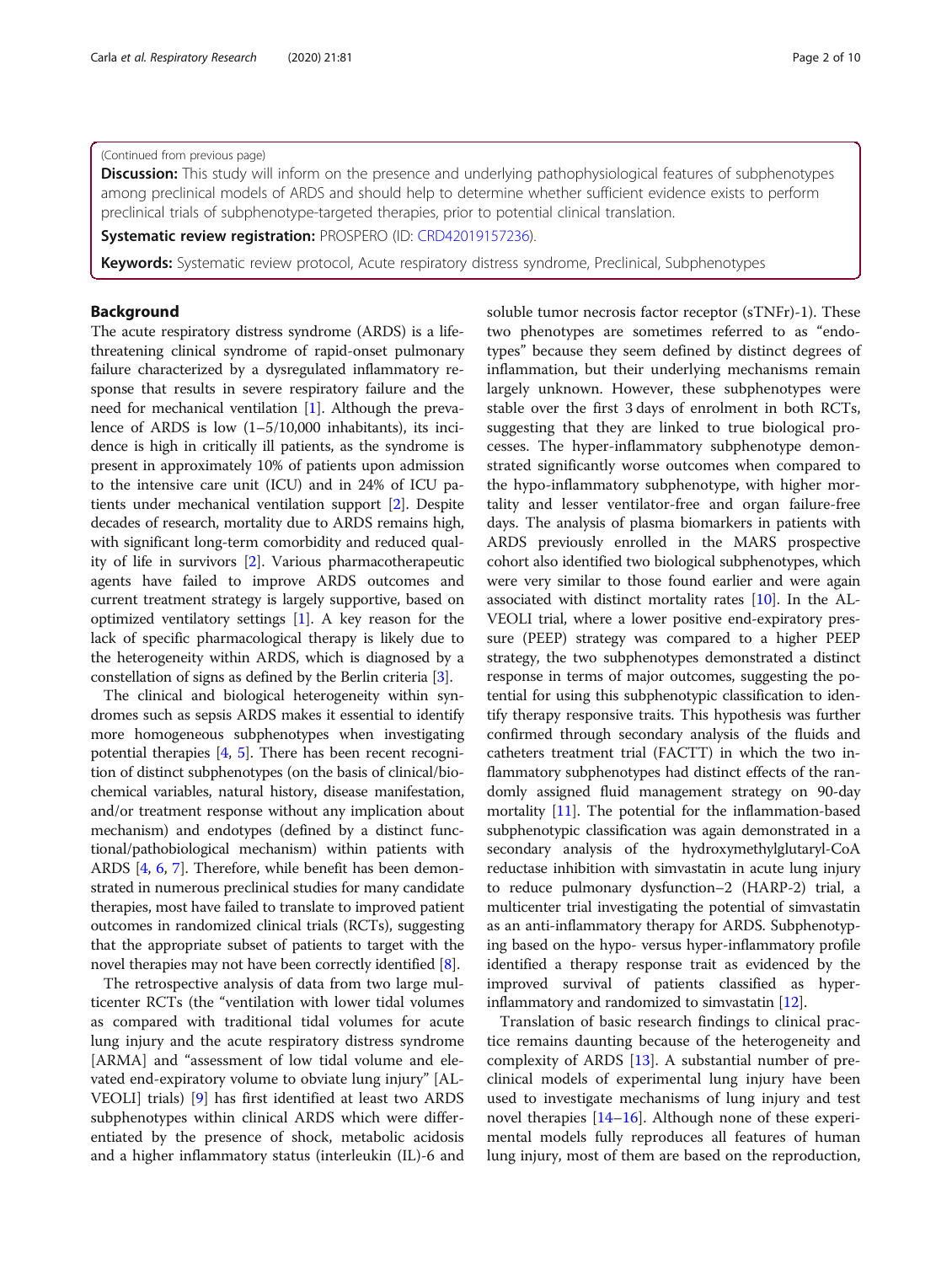<span id="page-2-0"></span>in animals, of known risk factors for ARDS, such as pulmonary or extrapulmonary sepsis, lipid embolism such as when secondary to bone fracture, and acid aspiration, among other clinical risks [\[14,](#page-8-0) [15](#page-8-0), [17\]](#page-8-0). Recently, more translational models of acute lung injury have been used, such as the ex vivo human lung preparation [[18](#page-8-0)–[21](#page-8-0)]. Although the nature of the insult leading to acute lung injury in preclinical models grossly influences one or more features of human ARDS, the presence of subphenotypes among experimental models of ARDS has never been systematically assessed to date.

#### Study question

We hypothesize that ARDS subphenotypes may exist among preclinical ARDS studies and that they may have distinct treatment response to select therapies.

To test this hypothesis, we designed a systematic review and meta-analysis of controlled preclinical trials in experimental, – in vivo (animal) and ex vivo (human lung preparation) -, models of ARDS. The primary goal of the review is to compare the key features of preclinical ARDS, as defined by the American Thoracic Society (ATS) consensus conference (histologic evidence of lung injury, altered alveolar-capillary barrier, lung inflammatory response, and physiological dysfunction) [[15](#page-8-0)], in lung-injured experimental groups treated or not with any of some prespecified candidate therapies.

#### **Methods**

#### Protocol and registration

The systematic review and meta-analysis protocol originated from discussions between our team of translational research scientists (AC, JA, RB, DM, VS, JMC, MJ), information system specialists (NPD, MDC), a statistical and methodologist (BP), and the European Society of Intensive Care Medicine (ESICM) Translational Biology Group of the Acute Respiratory Failure section. The protocol was registered on PROSPERO (ID: CRD42019157236) in December 2019.

#### Study eligibility criteria

We will include controlled comparative studies (randomized and non-randomized) of preclinical acute lung injury/ARDS published from 2009 to 2019 that evaluate the efficacy and safety outcomes of a number of predefined therapies (stem cells, fibroblast growth factors, IL-2, IL-10, beta-agonists, corticosteroids, modulators of the receptor for advanced glycation end-products (RAGE) pathway, anticoagulants, and halogenated agents). In order to collect sufficient data to test our hypotheses, it was decided a priori to include only studies in which at least two features, out of the four key features of preclinical ARDS proposed by the 2011 Official ATS Workshop Report [[15\]](#page-8-0), are assessed.

|                                 |  | <b>Table 1</b> Preclinical models of acute respiratory distress |  |
|---------------------------------|--|-----------------------------------------------------------------|--|
| syndrome included in the review |  |                                                                 |  |

| Oleic acid                                               |  |  |
|----------------------------------------------------------|--|--|
| Lipopolysaccharides                                      |  |  |
| Acid aspiration                                          |  |  |
| Hyperoxia                                                |  |  |
| Saline lavage                                            |  |  |
| Pulmonary ischemia/reperfusion                           |  |  |
| Nonpulmonary ischemia/reperfusion                        |  |  |
| Intravenous bacteria                                     |  |  |
| Intrapulmonary bacteria                                  |  |  |
| Peritonitis                                              |  |  |
| Cecal ligation and puncture                              |  |  |
| Trauma/Shock                                             |  |  |
| Mechanical ventilation (ventilator-induced lung injury)  |  |  |
| Chemical or chemotherapeutic injury (such as detergents) |  |  |
| Pancreatitis                                             |  |  |
| Burns                                                    |  |  |
|                                                          |  |  |

#### Preclinical model eligibility criteria

We will include preclinical in vivo animal and ex vivo human models of experimentally induced acute lung injury that mimic at least some aspects of the pathophysiology of humans with ARDS according to the ATS consensus criteria [[15](#page-8-0)]. The inclusion of a wide range of acute lung injury models should enhance the generalizability of our study findings. Acute lung injury in experimental models may be induced by several methods (Table 1). These include intravenous, intratracheal or intraperitoneal administration of bacteria or endotoxin, induction of injury by the ventilator (ventilator-induced lung injury), chemical agents (oleic acid, hydrochloric acid), trauma, shock (for example hemorrhagic or induced by sepsis), or remote organ injury (for example pancreatitis, ischemiareperfusion). We will exclude neonatal animal models of acute lung injury because the mechanisms of disease, and efficacy of treatments, are likely to be different in this specific setting.

### Interventions

Preclinical intervention groups will include animals and ex vivo human lungs from studies that examine the therapeutic use of stem cells (and their derived microvesicles), fibroblast growth factors, IL-2, IL-10, betaagonists, corticosteroids, RAGE modulators, anticoagulants, and halogenated agents such as isoflurane, sevoflurane, and desflurane (Table [2\)](#page-3-0). These interventions have been selected a priori because they are the main areas of interest of our research groups [[22](#page-8-0)–[30\]](#page-8-0). In addition to studies of therapies that are administered after lung injury is modeled, experiments using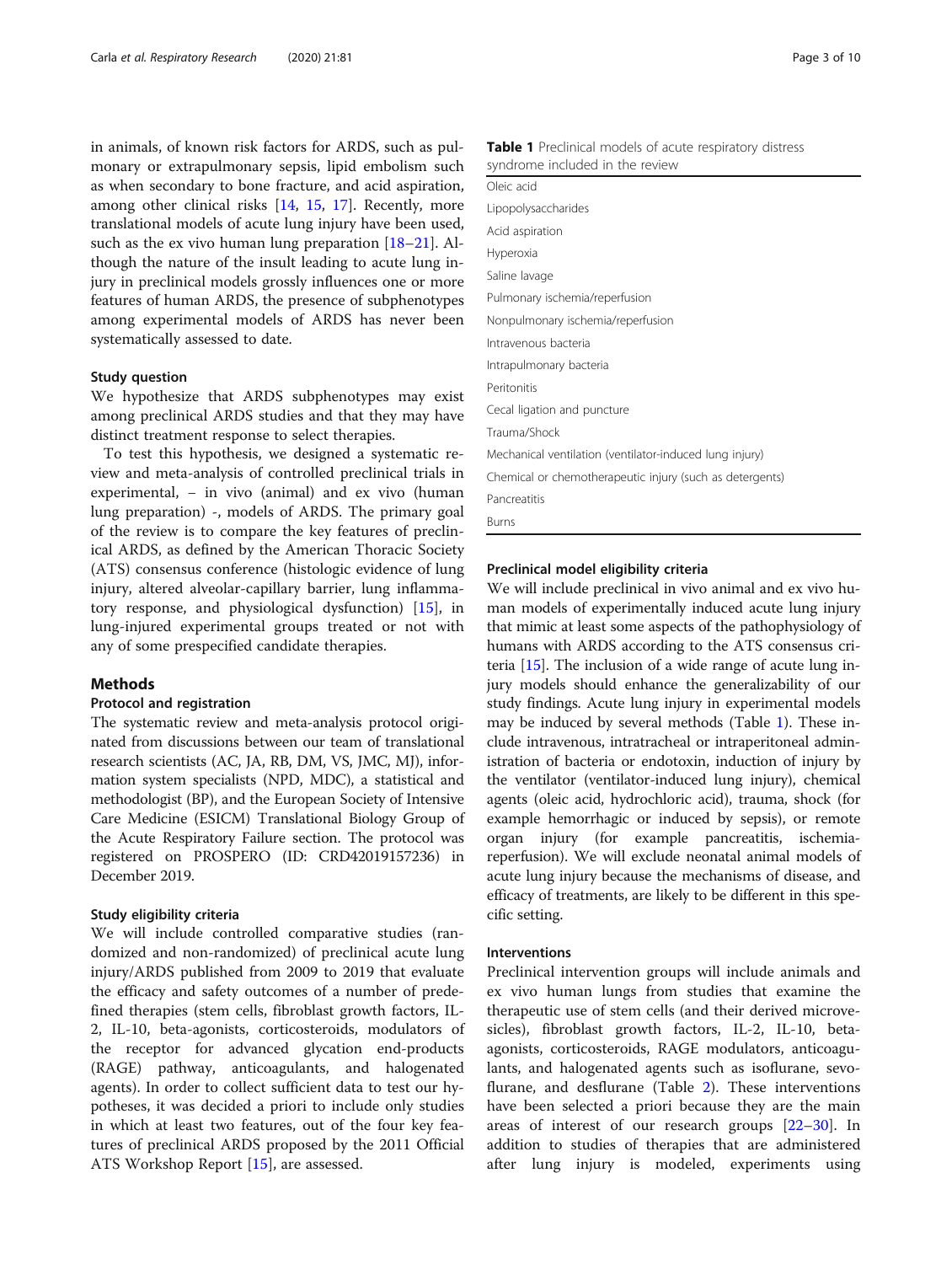| Example of therapies                                                                                                                                                                                                                                                                                                                                                                                                                                                                                                                                                                             |  |
|--------------------------------------------------------------------------------------------------------------------------------------------------------------------------------------------------------------------------------------------------------------------------------------------------------------------------------------------------------------------------------------------------------------------------------------------------------------------------------------------------------------------------------------------------------------------------------------------------|--|
| IL-10, IL-2                                                                                                                                                                                                                                                                                                                                                                                                                                                                                                                                                                                      |  |
| MSCs, MSC-derived microvesicles                                                                                                                                                                                                                                                                                                                                                                                                                                                                                                                                                                  |  |
| Salbutamol, albuterol, sultanol, proventil                                                                                                                                                                                                                                                                                                                                                                                                                                                                                                                                                       |  |
| Fibroblast growing factors, keratinocyte growth factor, endothelial growth factor                                                                                                                                                                                                                                                                                                                                                                                                                                                                                                                |  |
| Anti-RAGE antibody, recombinant soluble RAGE, gene knockout, endogenous secretory RAGE                                                                                                                                                                                                                                                                                                                                                                                                                                                                                                           |  |
| Glucocorticoids, mineralocorticoids, 3-oxo steroid, 17-ketosteroids, domolene, cortifan, epicortisol, komed-hc, heb-cort,<br>prednisone, encortone, panasol, deltacortisone, decortisyl, decortin, predeltin, orasone, prednidib, prednisone, dacortin,<br>cortancyl, solupred, deltasone, pronisone, sterapred, encorton, panafcort, delta-dome, dehydrocortisone, prednisonum,<br>lisacort, ultracorten, winpred, metacortandracin, meticorten, prednisolone, predate, prednisolone, di-adreson f, delta-1-<br>hydrocortisone, prednisolonum, sterane, meti derm, metacortandralone, predonine |  |
| Heparin, antithrombin, plasminogen activator, fibrinolytic agents, tissue factor pathway inhibitor,<br>lipoprotein-associated coaqulation inhibitor, thrombin-thrombomodulin complex, thrombin receptor, activated protein<br>C, drotrecogin alfa activated                                                                                                                                                                                                                                                                                                                                      |  |
| Sevoflurane, desflurane, isoflurane                                                                                                                                                                                                                                                                                                                                                                                                                                                                                                                                                              |  |
|                                                                                                                                                                                                                                                                                                                                                                                                                                                                                                                                                                                                  |  |

<span id="page-3-0"></span>Table 2 Predefined list of select therapies included in the meta-analysis

IL interleukin; MSCs mesenchymal stem (stromal) cells; RAGE receptor for advanced glycation end-products

pretreatment will also be included since they are clinically relevant for the prevention of ARDS. Moreover, studies using a co-treatment or multiple injurious hits will be included.

#### Comparison

The preclinical comparison group will include data from studies that have had experimental acute lung injury induced but have not been administered any of the prespecified therapies listed in the previous paragraph. This will allow to perform effect size calculations in our meta-analysis to examine how efficacious and safe these therapies are in preclinical ARDS in general, and in preclinical ARDS subphenotypes in particular. In addition, we will use other control groups, such as healthy or sham-injured controls, to examine the severity of preclinical ARDS.

#### Preclinical primary endpoint

The primary endpoint is a composite of the four key features that define preclinical ARDS, with specific measurements defined by the consensus criteria proposed by the ATS [\[15\]](#page-8-0).

These include histological evidence of tissue injury (usually based on the lung injury score), alteration of the alveolar-capillary barrier (for example increased concentration of high molecular weight proteins in bronchoalveolar fluid), measures of the inflammatory response in the lung (for example pulmonary leukocytes or neutrophils, cytokines), and measures of physiological dysfunction such as the alveolar-arterial gradient of oxygen concentration and the partial pressure of arterial oxygen  $(PaO<sub>2</sub>)$  to fraction of inspired oxygen  $(FiO<sub>2</sub>)$  ratio. These quantitative features and measurements are summarized in Table [3.](#page-4-0) We will focus on the "very relevant" mea-surements defined by the consensus criteria [\[15](#page-8-0)].

Because the assessment of our composite endpoint must reflect that the timing of experimental induction of ARDS may vary across studies, the primary endpoint will be analyzed in categories of time from the induction of ARDS of less than 6 h, between 6 and 24 h, and greater than 24 h. These time points for measurement were selected since the development of inflammation and acute lung injury occurs over time and contributes to death and morbidity in this population [\[2](#page-7-0)].

#### Preclinical secondary endpoints

Secondary endpoints will include death, net alveolar fluid clearance, and each individual component of the primary composite endpoint. The same categories of time will be used for primary and secondary endpoints. Where reported, the occurrence of adverse events will also be documented for each included study. For animal models that use infectious induction of acute lung injury, we will describe pathogen clearance (for example number of bacterial colony-forming units).

#### Information sources

Search strategies and equation of searching have been developed and tested with the help of two librarians using the Peer Review of Electronic Search Strategies (PRESS) template (see Additional file [1](#page-7-0) for the representative search strategy) [[31](#page-8-0)]. We will search on MED-LINE, Embase, and Cochrane databases. Search strategies will use a combination of controlled vocabulary (for example corticoids, mesenchymal stem cells, acute lung injury, respiratory distress syndrome) and keywords (for example mesenchymal stromal cells, acute lung injury, acute/adult respiratory distress syndrome). Vocabulary and syntax will be adjusted across the databases. Two recently published animal filters [\[32](#page-8-0), [33](#page-8-0)], validated for PubMed/MEDLINE and Embase and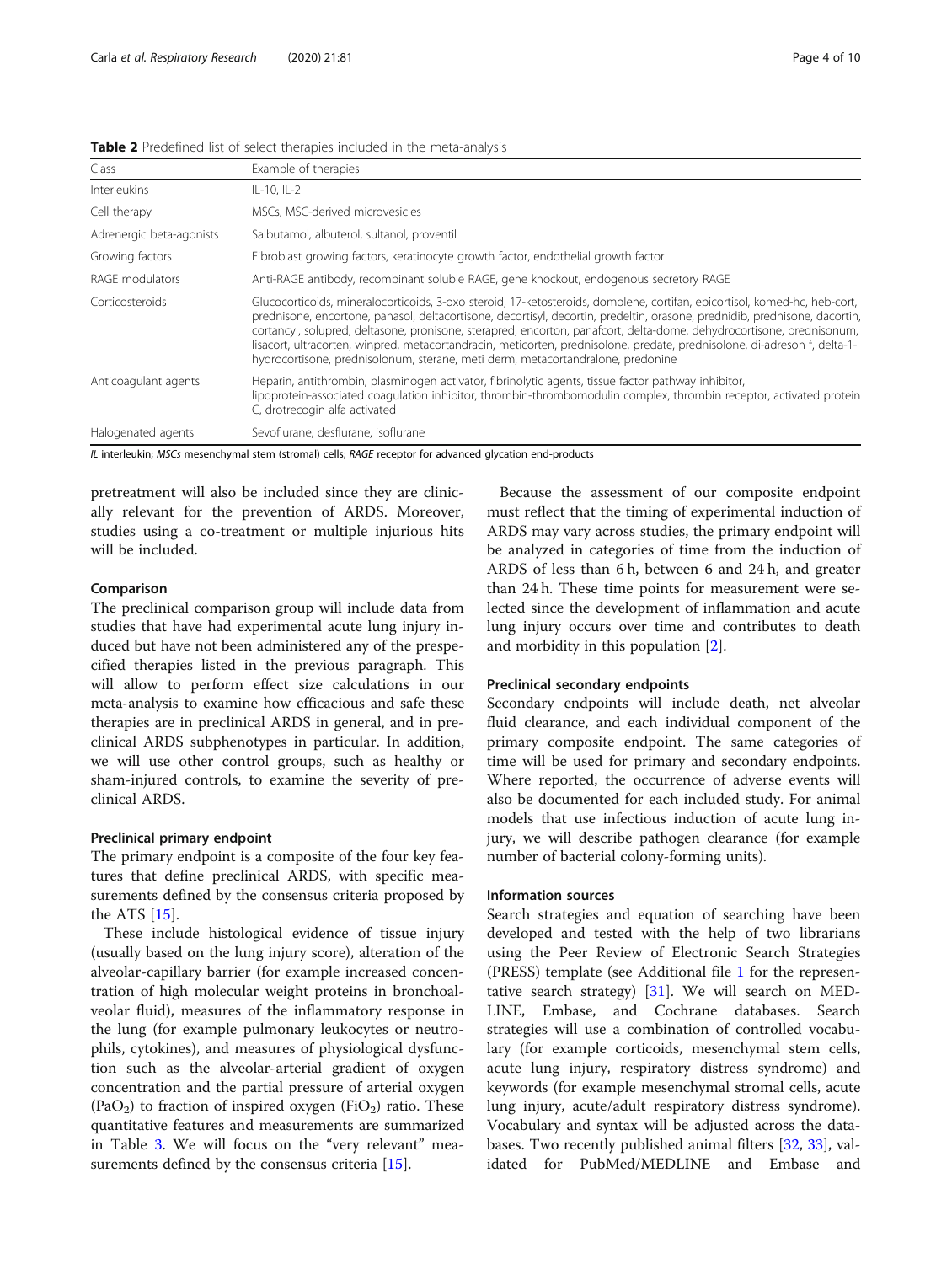<span id="page-4-0"></span>Table 3 Acute lung injury features and measurements

| Features                                     | Relevant measurements                                                                                                                                                                                                                                                                                                                                                                 |
|----------------------------------------------|---------------------------------------------------------------------------------------------------------------------------------------------------------------------------------------------------------------------------------------------------------------------------------------------------------------------------------------------------------------------------------------|
| Histological evidence of lung injury         | Accumulation of neutrophils in the alveolar/interstitial space<br>Formation of hyaline membranes<br>Proteinaceous debris in alveolar space<br>Proteinaceous debris in alveolar space<br>Thickening of the alveolar wall<br>Injury by a standardized histology score<br>Evidence of hemorrhage<br>Areas of atelectasis<br>Gross macroscopic changes such as discoloration of the lungs |
| Alteration of the alveolar capillary barrier | Increased extravascular lung water content<br>Accumulation of protein/tracer in airspaces/extravascular space<br>Total BAL protein concentration<br>BAL concentration of high molecular weight proteins<br>Vascular filtration coefficient<br>Translocation of a protein from the airspaces into plasma<br>Increased lung lymph flow, lymph protein concentration                     |
| Inflammation                                 | BAL total neutrophil counts<br>Lung MPO activity<br>Concentrations of cytokines and chemokines in lung tissue, in BAL fluid, and/or in plasma                                                                                                                                                                                                                                         |
| Physiological dysfunction                    | Hypoxemia<br>Increased A-a oxygen difference                                                                                                                                                                                                                                                                                                                                          |

BAL bronchoalveolar lavage; MPO myeloperoxidase

amended slightly, will be used to increase relevancy. These filters will be adjusted for use in the other databases where a validated filter is unavailable. Language will be restricted to English studies and no studies published before 2009 will be included. The bibliographies of included studies and relevant reviews will also be hand searched for further preclinical studies.

#### Study selection

The titles and abstracts of search results will be screened independently by two investigators (AC, MJ). The full text of all potentially eligible studies will be retrieved and reviewed for eligibility. Disagreements between reviewers will be resolved by consensus or by a third member of the systematic review team (JA). Reasons for exclusion of potentially eligible studies will be recorded to enable a transparent selection process and to be in accordance with the Preferred Reporting Items for Systematic Reviews and Meta-Analyses (PRISMA) guidelines developed for proper reporting of clinical systematic reviews [\[34\]](#page-8-0). The Preferred Reporting Items for Systematic Reviews and Meta-Analyses Protocols (PRISMA-P) checklist for this review protocol is available as Additional file [2.](#page-7-0)

#### Data collection and process and data items

Data will be extracted by four members (AC, JA, RZ, MJ) of the research team and collected into standardized, pilot-tested forms using REDCap electronic data capture tools hosted at CHU Clermont-Ferrand [\[35](#page-8-0)]. REDCap (Research Electronic Data Capture) is a secure, web-based application designed to support data capture for research studies, providing: (1) an intuitive interface for validated data entry; (2) audit trails for tracking data manipulation and export procedures; (3) automated export procedures for seamless data downloads to common statistical packages; and (4) procedures for importing data from external sources. Specific data elements are listed in Table [4.](#page-5-0)

#### Assessment of risk of bias

The risk of bias will be evaluated by two reviewers (AC, MJ) for each included preclinical study. Since no validated and standardized risk of bias checklist exists for preclinical studies, we will describe the biases of the included studies using the Cochrane risk of bias assessment [\[36](#page-8-0)] and the Risk Of Bias In Nonrandomized Studies - of Interventions (ROBINS-I) [[37](#page-8-0)] tools. Items in this tool include assessments for concealment of allocation, random sequence generation, blinding of personnel and the endpoint measurements, and completeness of endpoint reporting. Each bias criterion will be assigned a value of low, high, or unclear risk of bias for each included study [[36\]](#page-8-0).

#### Assessment of construct validity and external validity

We will also record features that will facilitate judgements of construct validity and external validity [\[38](#page-8-0)]. Construct validity in preclinical research concerns the extent to which an experimental system accurately models a clinical entity. These will include: age, gender, weight, species, and strain of animal; presence of comorbidities; type of acute lung injury model; timing, dose and mode of administration of treatment; and use of cointerventions (for example fluid resuscitation, type of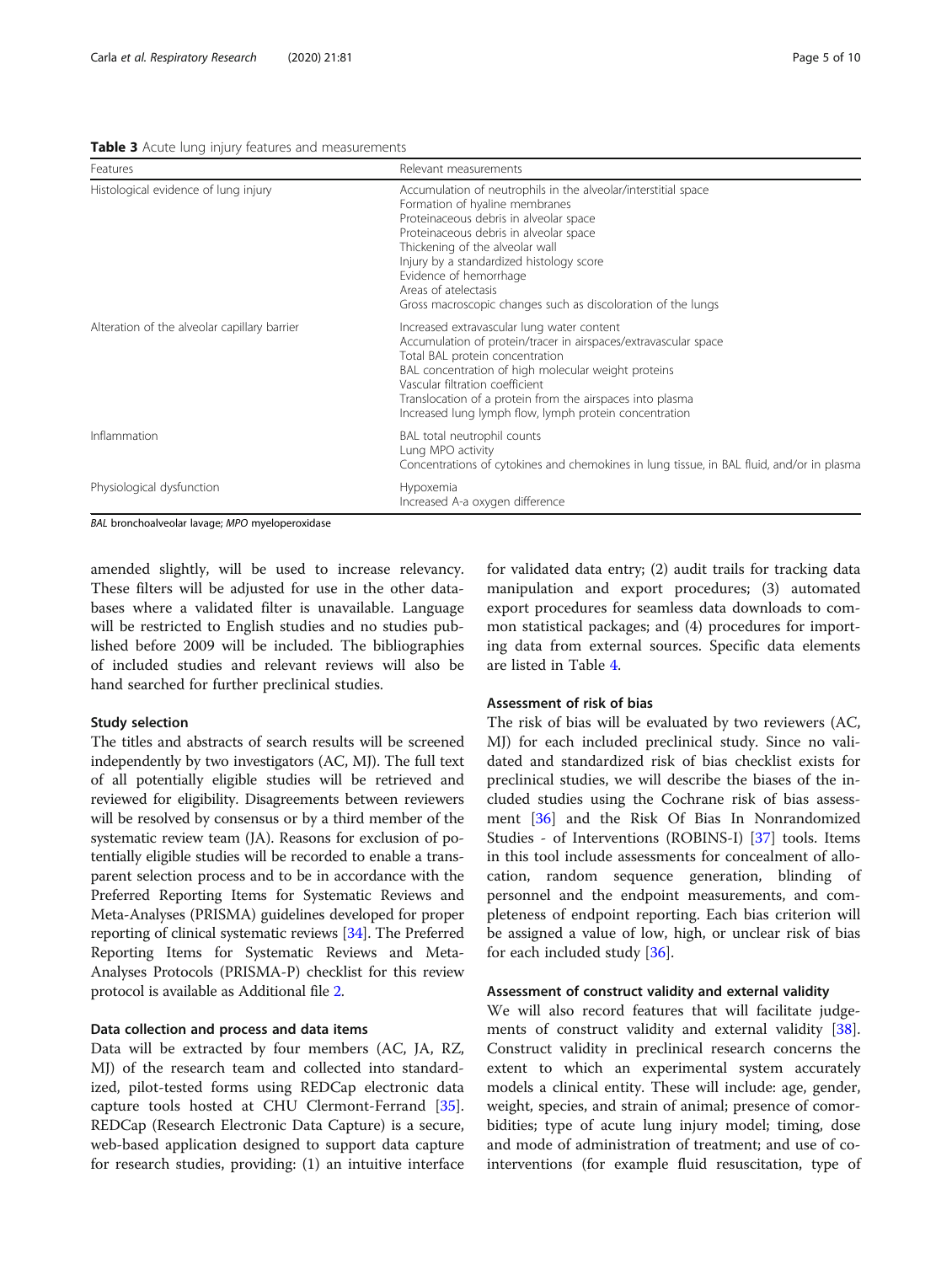#### <span id="page-5-0"></span>Table 4 Data collection elements

| Categories                                                | Main items                                                                                                                                                             |  |
|-----------------------------------------------------------|------------------------------------------------------------------------------------------------------------------------------------------------------------------------|--|
| Study characteristics                                     | DOI, Num ID (specific number ID for the purpose of the meta-analysis), title, author, year, country and<br>journal of publication, country of study, mono/multicentric |  |
| Study population (experimental model)                     | Animal species or ex vivo model, age, gender, strain, weight, and comorbidity                                                                                          |  |
| Type of acute lung injury model                           | As defined in Table 1, with timing                                                                                                                                     |  |
| Intervention                                              | Type (see Table 2), number, timing, mode of administration, dose                                                                                                       |  |
| Co-intervention                                           | Resuscitation fluids, antibiotics, mechanical ventilation parameters, mode of anesthesia, drugs, etc.                                                                  |  |
| Preclinical endpoints                                     | As defined in Table 3                                                                                                                                                  |  |
| Risk of bias assessments (Cochrane risk of bias<br>tool)  | Randomization, allocation, blinding and completeness of follow-up                                                                                                      |  |
| Quality of reporting of individual preclinical<br>studies | ARRIVE (Animal Research: Reporting of In Vivo Experiments) quidelines elements                                                                                         |  |
| DOI digital object identifier                             |                                                                                                                                                                        |  |

anesthesia, use of antibiotics for infectious acute lung injury models) (Table 5). External validity in preclinical research concerns the extent to which cause and effect relationships holdup under varied conditions [[39](#page-8-0)], such as the use of a multicenter preclinical design.

#### Description of reporting

We will describe the quality of reporting of the included preclinical studies using the elements of the Animal Research: Reporting of In Vivo Experiments (ARRIVE) guidelines. The ARRIVE guidelines were developed to enhance the transparent and comprehensive reporting of research methods and results for in vivo animal experiments [[40\]](#page-8-0).

### Ethics and dissemination

This study does not require ethical approval. Data collected through this systematic review will be managed by the ESICM Translational Biology Group and made available upon reasonable request. The results of this

systematic review will be presented at relevant conferences and published in a peer-reviewed journal.

#### Data analysis

Statistical analyses will be performed using Stata (version 15; StataCorp, College Station, US), Comprehensive Meta-Analysis (version 2; Biostat, Englewood, NJ), and Mplus [[41\]](#page-8-0) softwares. For descriptive analyses, data will be presented as mean and standard deviation or median and interquartile range, according to statistical distribution. To address the non-independence of data due to study effect, random-effects models will be performed rather than fixed-effect as certain experimental parameters can have wide variation. The dichotomous endpoints from each included study will be pooled and described as relative risks (RR) and 95% confidence intervals incorporating a random effects modeling approach with the use of forest plots for presentation of the data [[42\]](#page-8-0). Continuous endpoints will be pooled using the ratio of weighted means method with inverse variance random effects modeling and Hedges's

Table 5 Elements of construct validity and external validity

| Category                                                        | Items                                                                                            |  |
|-----------------------------------------------------------------|--------------------------------------------------------------------------------------------------|--|
| Animal species and strain (for mice)                            | Human lung preparation, mouse, rat, sheep, pig, rabbit, dog or others                            |  |
| Animal age                                                      | Young, middle-aged, and mature, depending on species                                             |  |
| Animal gender                                                   | Male, female, both                                                                               |  |
| Comorbidity                                                     | Yes or no, type                                                                                  |  |
| Model of acute lung injury                                      | As defined in Table 1                                                                            |  |
| Severity of lung injury                                         | Lung injury score                                                                                |  |
| Intervention type                                               | The drug, mode of administration and dose                                                        |  |
| Timing of intervention regarding to acute lung injury induction | Before lung injury, 0 to 1, 1 to 6, and $> 6$ h after lung injury                                |  |
| Type of control                                                 | Injured, non-injured                                                                             |  |
| Use of co-interventions                                         | Resuscitation fluids, use of antibiotics, type of anesthesia, mechanical ventilation<br>strategy |  |
| Number of study centers                                         | Single versus multi-center                                                                       |  |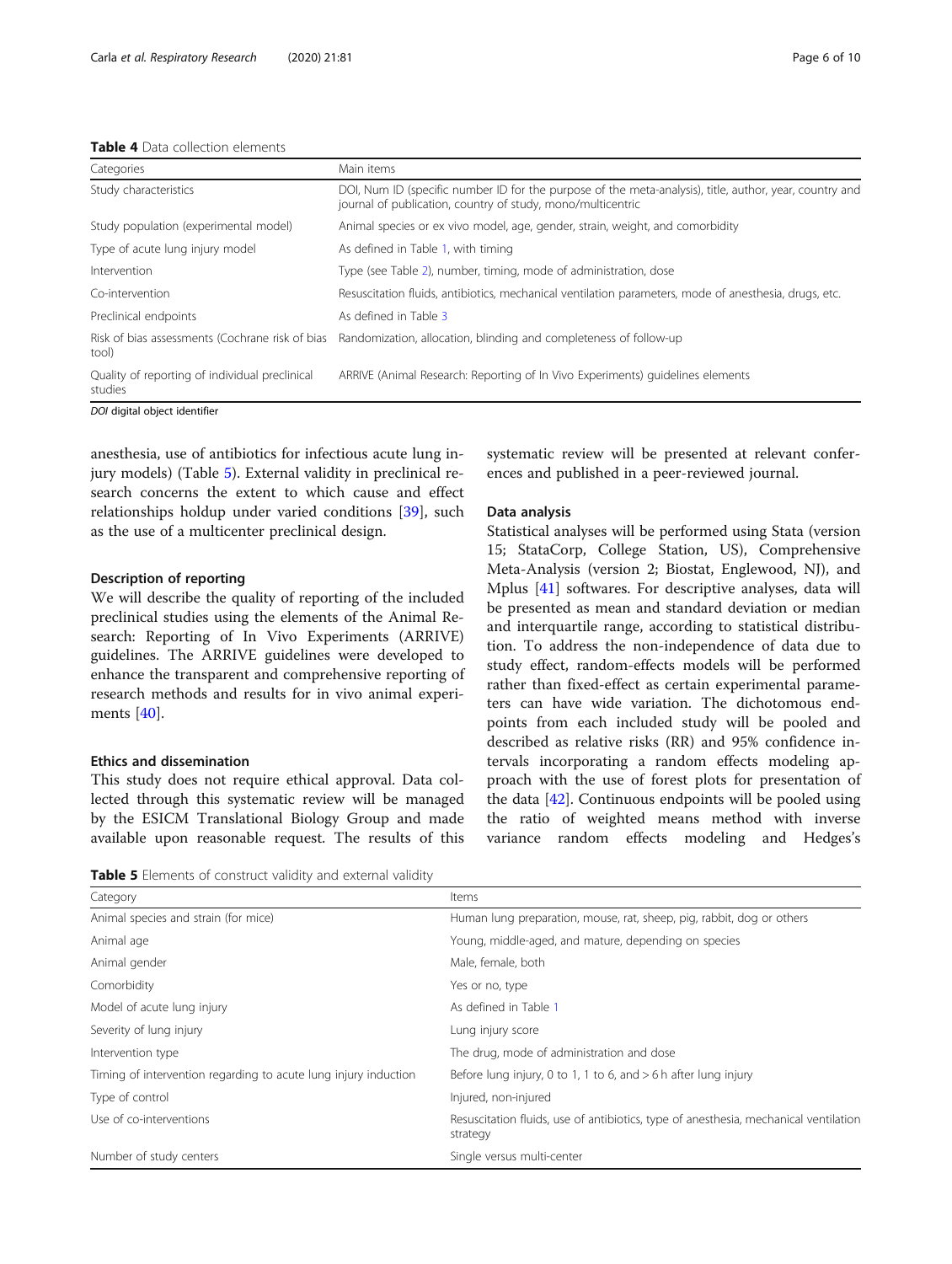standardized mean differences (SMD) [\[43\]](#page-8-0). When necessary, the RRs reported in individual studies will be converted into SMD [[44\]](#page-8-0). The statistical heterogeneity of included preclinical studies will be measured using the  $I^2$  [[45\]](#page-8-0), which will be used to measure heterogeneity with 25, 50 and 75% indicating low, moderate and high heterogeneity, respectively. Egger's test and funnel plots will be used to assess publication bias. In the absence of bias, studies will be distributed evenly around the mean effect size because of random sampling error.

Then, meta-regression will be conducted, with covariates determined according to the aforementioned analyses and to clinical and/or biological relevance, and methodological issues such as the categories of time from ARDS induction. Particular attention will be paid to the study of multicollinearity and interactions between covariates 1) studying the relationships between the covariates and 2) evaluating the impact of adding or removing variables to or from the multivariable model. Whenever possible in appropriate data, latent class analyses will be carried out to identify subphenotypes within experimental models of ARDS, associated with distinct outcomes and differential responses to therapy. Statistical analyses will be conducted including all controlled comparative studies, with the type of study considered as stratification variable (randomized and non-randomized).

When the number of studies and sample size will permit, analyses will be performed by study type. Several subgroup analyses to examine preclinical heterogeneity will be conducted on the primary endpoint. These analyses will include "clinical"/biological features (such as the type of experimental model; animal age, gender, weight, species, and strain; presence of comorbidities; cause of experimental ARDS; severity of the ARDS model; type of tested therapies (Table [2](#page-3-0)); type of controls; type of anesthesia; use of co-interventions, antibiotics, and mechanical ventilation settings; multiple-hit versus single-hit model of ARDS) and methodological features (such as single versus multi-center study, presence of an a priori sample size calculation). These subgroup analyses will be exploratory and the results will be interpreted with caution. In addition, subphenotypes that may be identified among preclinical studies will be compared to those already described in Humans (and those that could be identified in the future) using the same set of variables than in patients such as plasma levels of some proinflammatory cytokines, when applicable [\[6](#page-7-0), [7](#page-8-0)].

Sensitivity analyses will be conducted to assess how including and excluding studies influences the results. More precisely, sensitivity analyses will be performed to measure the impact of high heterogeneity or a methodological quality estimated too low, and risk of bias assessments. In addition, sensitivity analyses will be performed, when

possible, to assess the effects of the nature, sequence, and timing of all the injurious hits that are used in studies based on multiple-hit models of experimental ARDS.

#### **Discussion**

The results of this systematic review and meta-analysis will inform translational and clinical scientists, researchers, and clinicians internationally regarding the existing preclinical evidence for subphenotypes among preclinical, in vivo or ex vivo models of ARDS. Such data will be crucial to confirm the potential of personalized ARDS medicine [[6,](#page-7-0) [8](#page-8-0), [46\]](#page-8-0), i.e. the promise to deliver the right -targeted- treatment to the right subject. These data will also inform on the potential value of testing candidate therapies (including therapies that have already been tested in previous studies) that target distinct functional and/or pathobiological processes (such as lung epithelial injury and alveolar inflammation [\[9](#page-8-0), [47\]](#page-8-0)) in select experimental models that might best mimic ARDS subphenotypes described in patients to date [\[6](#page-7-0)]. For example, although it seems plausible that tracheal instillation with hydrochloric acid causes prominent injury to the alveolar epithelium and live bacteria (such as Streptococcus pneumoniae) causes major alveolar inflammation profiles, it remains unknown whether these models might have reliable value to represent clinical subphenotypes of higher inflammation and of higher degree of lung epithelial injury, respectively [[6\]](#page-7-0).

Our review is timely since there is an increasing amount of research dedicated to the identification of ARDS subphenotypes, their underlying mechanisms, and their potential responsive treats  $[4, 7, 9-12, 48-52]$  $[4, 7, 9-12, 48-52]$  $[4, 7, 9-12, 48-52]$  $[4, 7, 9-12, 48-52]$  $[4, 7, 9-12, 48-52]$  $[4, 7, 9-12, 48-52]$  $[4, 7, 9-12, 48-52]$  $[4, 7, 9-12, 48-52]$  $[4, 7, 9-12, 48-52]$  $[4, 7, 9-12, 48-52]$  $[4, 7, 9-12, 48-52]$ . The results from this study should therefore be useful in order to generate hypotheses on whether some therapies (see Table [2\)](#page-3-0) might differentially benefit to some preclinical subphenotypes, as compared to others. In case of positive results, this might open new perspectives on preclinical precision therapies, with the ultimate goal of future clinical translation. However, the predefined, limited number of therapies investigated through our review (see Table [2\)](#page-3-0) is a limitation that should be acknowledged; this limited number reflects both our specific research topics of interest and a balance between scientific validity and feasibility. Our results will inform on whether the nature of the lung injurious hit used in published experimental models of ARDS could identify subphenotypes with distinct degrees of severity and treatment effects. Yet, we might not be able to distinguish such subphenotypes using individual subject data analysis in a given experimental model, such as recently reported in a secondary analysis of a murine cecal ligation and puncture sepsis model, with one subphenotype characterized by faster deterioration and more severe inflammation than the other and distinct responses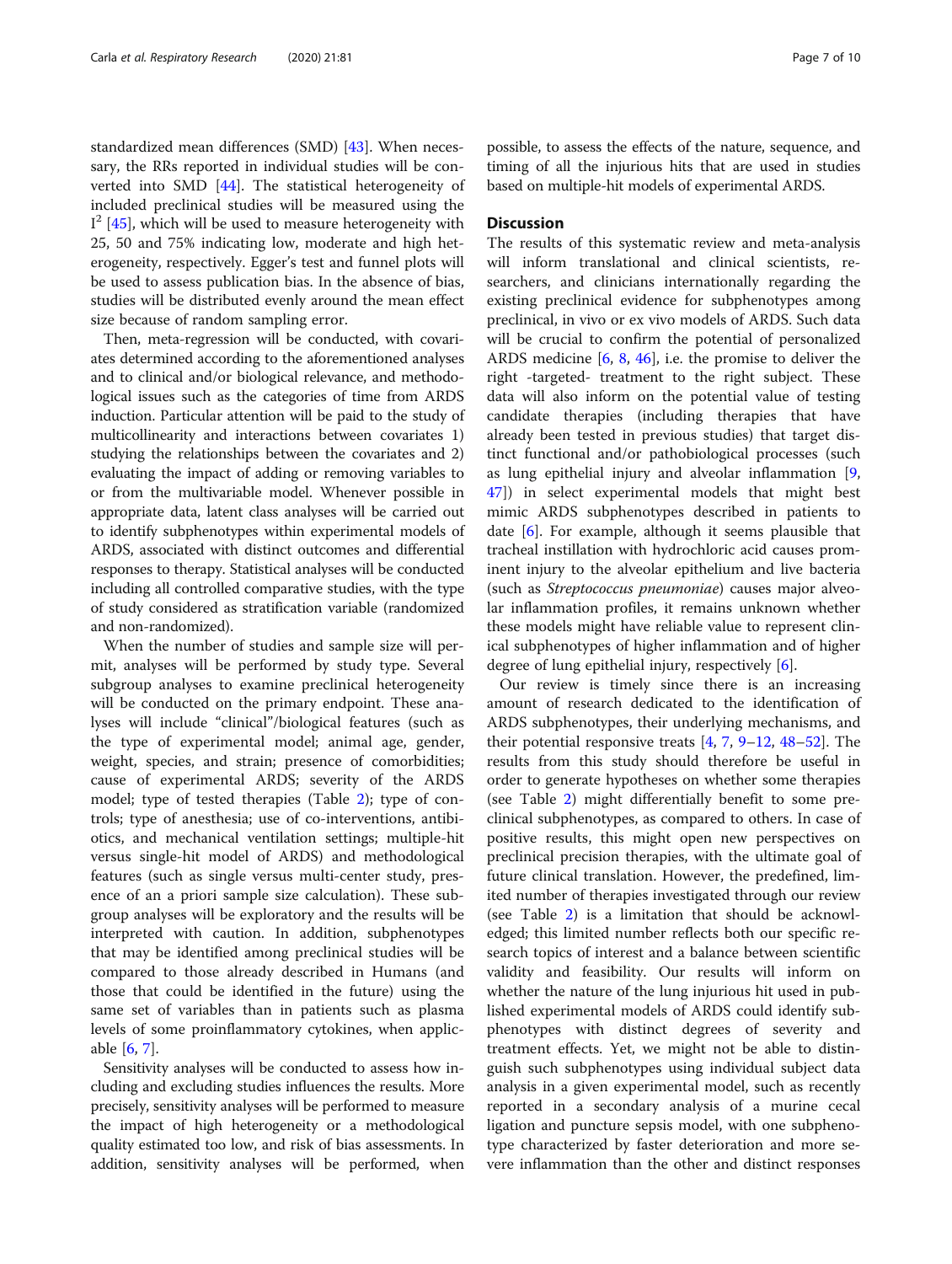<span id="page-7-0"></span>to some interventions (immediate versus delayed antibiotics and fluids) [\[53\]](#page-9-0).

In a broader perspective, we also hope this review will increase our knowledge on, and identify challenges and barriers related to, the conduct of preclinical ARDS studies. Ultimately, it will also inform and enrich future preclinical and clinical precision, subphenotype-based, research that should aid the translation of novel therapies for ARDS.

#### Supplementary information

Supplementary information accompanies this paper at [https://doi.org/10.](https://doi.org/10.1186/s12931-020-01337-9) [1186/s12931-020-01337-9](https://doi.org/10.1186/s12931-020-01337-9).

#### Additional file 1. Representative Search Strategy.

Additional file 2. Preferred reporting items for systematic review and meta-analysis protocols (PRISMA-P) checklist.

#### Abbreviations

ALVEOLI: Assessment of low tidal volume and elevated end-expiratory volume to obviate Lung injury; ARDS: Acute respiratory distress syndrome; ARMA: Ventilation with lower tidal volumes as compared with traditional tidal volumes for acute lung injury and the acute respiratory distress syndrome; ARRIVE: Animal research: reporting of in vivo experiments; ATS: American thoracic society; ESICM: European society of intensive care medicine; FACTT: Fluids and catheters treatment trial; FiO<sub>2</sub>: Fraction of inspired oxygen; HARP-2: Hydroxymethylglutaryl-CoA reductase inhibition with simvastatin in acute lung injury to reduce pulmonary dysfunction–2; ICU: Intensive care unit; IL: Interleukin; PaO<sub>2</sub>: Partial pressure of arterial oxygen; PEEP: Positive end-expiratory pressure; PRESS: Peer review of electronic search strategies; PRISMA: Preferred reporting items for systematic reviews and meta-analyses; PRISMA-P: Preferred reporting items for systematic reviews and meta-analyses protocols; REDCAP: Research electronic data capture; RAGE: Receptor for advanced glycation end-products; RCT: Randomized clinical trial; ROBINS-I: Risk of bias in nonrandomized studies - of interventions; RR: Relative risk; SMD: Standardized mean differences; sTNFr-1: Soluble tumor necrosis factor receptor 1

#### Acknowledgements

Not applicable

#### Patient and public involvement (PPI) statement

This research was done without patient involvement. Patients were not invited to comment on the study design and were not consulted to develop patient relevant outcomes or interpret the results. Patients were not invited to contribute to the writing or editing of this document for readability or accuracy.

#### Authors' contributions

AC, BP, DM, and MJ conceived the protocol design for this systematic review, and MJ is its guarantor. AC, BP, and MJ were responsible for initial drafting and manuscript revisions. AC, HB, NPD, MDC, RZ, JA, and MJ were responsible for the data collection strategy and preparation. CL and BP provided critical revisions and will be responsible for data management and statistical analysis. JMC, VS, LBW, CSC, JAB, JGL, NPJ, LDB, AA, PRMR, MAM, and DMA provided critical revisions in the design of the review protocol, shared their expertise in translational biology, and provided oversight for planned eligibility criteria and outcome measures. AC and MJ will oversee knowledge translation. All authors reviewed several drafts of the manuscript and approved the final version.

#### Funding

This research received no specific grant from any funding agency in the public, commercial or not-for-profit sectors.

#### Availability of data and materials

Data collected through this systematic review will be managed by the ESICM Translational Biology Group and made available upon reasonable request.

#### Ethics approval and consent to participate Not applicable.

# Consent for publication

Not applicable.

#### Competing interests

The authors declare that they have no competing interests.

#### Author details

<sup>1</sup>Department of Perioperative Medicine, CHU Clermont-Ferrand Clermont-Ferrand, France. <sup>2</sup> Biostatistics Unit, Department of Clinical Research and Innovation (DRCI), CHU Clermont-Ferrand, Clermont-Ferrand, France. 3 GReD, CNRS UMR 6293, INSERM U1103, Université Clermont Auvergne, Clermont-Ferrand, France. <sup>4</sup>Université Clermont Auvergne, Health Library, Clermont-Ferrand, France. <sup>5</sup>Department of Medical Biochemistry and Molecular Biology, CHU Clermont-Ferrand, Clermont-Ferrand, France. 6 Division of Allergy, Pulmonary, and Critical Care Medicine, Department of Medicine, Vanderbilt University Medical Center, Nashville, TN, USA. 7 Department of Pathology, Microbiology, and Immunology, Vanderbilt University Medical Center, Nashville, TN, USA. <sup>8</sup>Division of Pulmonary and Critical Care Medicine, Departments of Medicine and Anesthesia, Cardiovascular Research Institute, University of California San Francisco, San Francisco, CA, USA. <sup>9</sup>Department of Cell and Developmental Biology, Vanderbilt University, Nashville, TN, USA. <sup>10</sup>Keenan Research Centre for Biomedical Science, Hospital for Sick Children, Departments of Anesthesia and Critical Care Medicine, St. Michael's Hospital, Departments of Anesthesia, Physiology and Interdepartmental Division of Critical Care, University of Toronto, Toronto, Canada. 11Regenerative Medicine Institute at CÚRAM Centre for Research in Medical Devices, National University of Ireland Galway, Galway, Ireland. 12Department of Intensive Care Medicine, Department of Respiratory Medicine, and Laboratory of Experimental Intensive Care and Anesthesiology, Amsterdam University Medical Center, Amsterdam, The Netherlands. 13Corporació Sanitaria Parc Tauli, CIBER de Enfermedades Respiratorias, Autonomous University of Barcelona, Barcelona, Spain. <sup>14</sup>Laboratory of Pulmonary Investigation, Carlos Chagas Filho Institute of Biophysics, Federal University of Rio de Janeiro, Rio de Janeiro, Brazil. <sup>15</sup>Wellcome-Wolfson Institute for Experimental Medicine, Queens University Belfast and Regional Intensive Care Unit, Belfast Health and Social Care Trust, Belfast, UK.<sup>16</sup>Department of Anesthesiology and Critical Care, Sorbonne University, GRC 29, AP-HP, DMU DREAM, Pitié-Salpêtrière Hospital, Paris, France.

#### Received: 23 January 2020 Accepted: 17 March 2020 Published online: 07 April 2020

#### References

- Thompson BT, Chambers RC, Liu KD. Acute respiratory distress syndrome. N Engl J Med. 2017;377:562–72.
- Bellani G, Laffey JG, Pham T, Fan E, Brochard L, Esteban A, et al. Epidemiology, patterns of care, and mortality for patients with acute respiratory distress syndrome in intensive care units in 50 countries. JAMA. 2016;315:788–800.
- 3. Definition Task Force ARDS, Ranieri VM, Rubenfeld GD, Thompson BT, Ferguson ND. Caldwell E, et al. acute respiratory distress syndrome: the Berlin Definition. JAMA. 2012;307:2526–33.
- Prescott HC, Calfee CS, Thompson BT, Angus DC, Liu VX. Toward smarter lumping and smarter splitting: rethinking strategies for Sepsis and acute respiratory distress syndrome clinical trial design. Am J Respir Crit Care Med. 2016;194:147–55.
- 5. Seymour CW, Kennedy JN, Wang S, Chang C-CH, Elliott CF, Xu Z, et al. Derivation, Validation, and Potential Treatment Implications of Novel Clinical Phenotypes for Sepsis. JAMA. 2019;321(20):2003–17.
- Jabaudon M, Blondonnet R, Audard J, Fournet M, Godet T, Sapin V, et al. Recent directions in personalised acute respiratory distress syndrome medicine. Anaesth Crit Care Pain Med. 2018;37:251–8.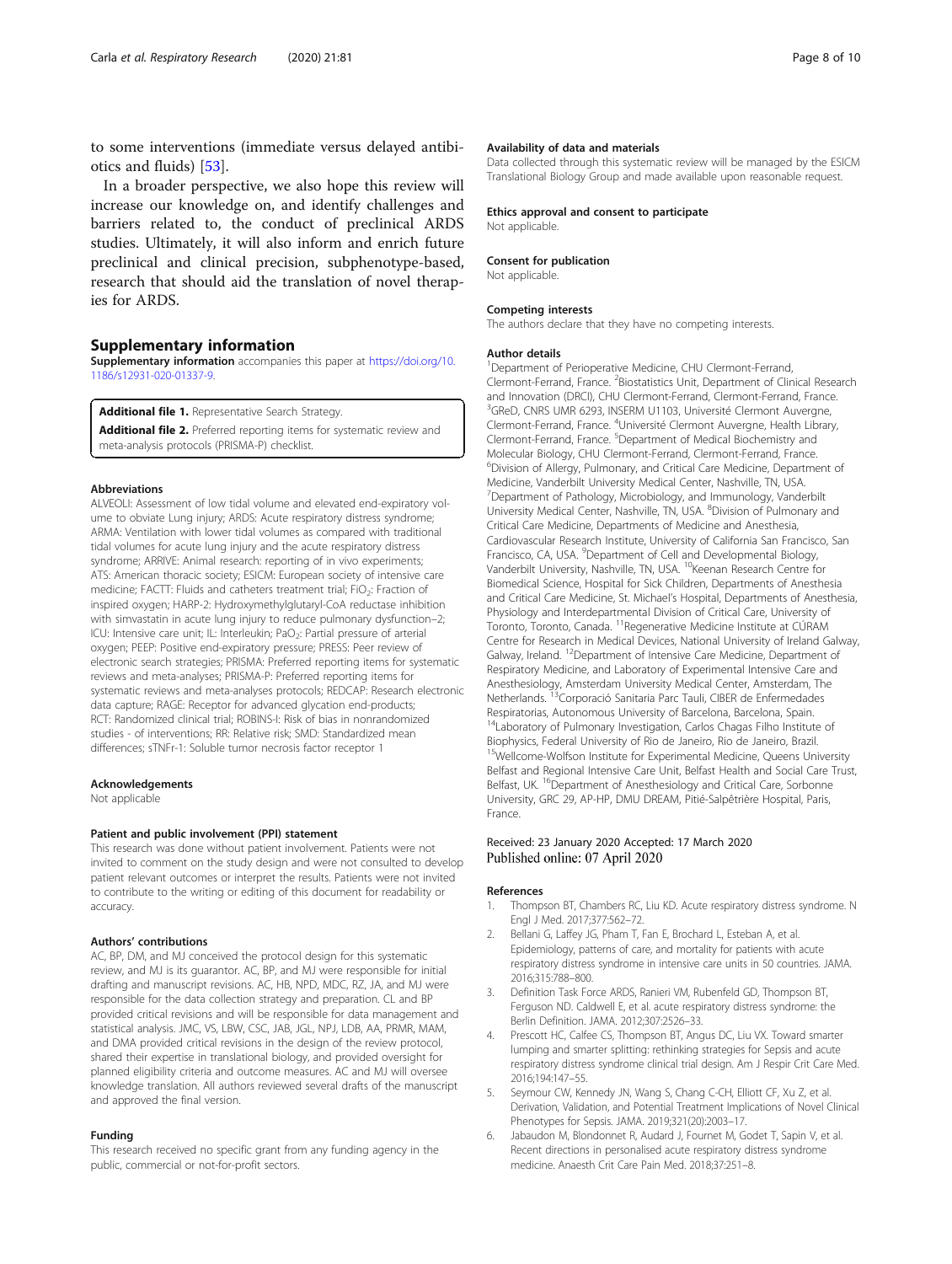- <span id="page-8-0"></span>7. Sinha P, Calfee CS. Phenotypes in acute respiratory distress syndrome: moving towards precision medicine. Curr Opin Crit Care. 2019;25:12–20.
- 8. Beitler JR, Goligher EC, Schmidt M, Spieth PM, Zanella A, Martin-Loeches I, et al. Personalized medicine for ARDS: the 2035 research agenda. Intensive Care Med. 2016;42:756–67.
- 9. Calfee CS, Delucchi K, Parsons PE, Thompson BT, Ware LB, Matthay MA, et al. Subphenotypes in acute respiratory distress syndrome: latent class analysis of data from two randomised controlled trials. Lancet Respir Med. 2014;2:611–20.
- 10. Bos LD, Schouten LR, van Vught LA, Wiewel MA, Ong DSY, Cremer O, et al. Identification and validation of distinct biological phenotypes in patients with acute respiratory distress syndrome by cluster analysis. Thorax. 2017;72:876–83.
- 11. Famous KR, Delucchi K, Ware LB, Kangelaris KN, Liu KD, Thompson BT, et al. Acute respiratory distress syndrome subphenotypes respond differently to randomized fluid management strategy. Am J Respir Crit Care Med. 2017;195:331–8.
- 12. Calfee CS, Delucchi KL, Sinha P, Matthay MA, Hackett J, Shankar-Hari M, et al. Acute respiratory distress syndrome subphenotypes and differential response to simvastatin: secondary analysis of a randomised controlled trial. Lancet Respir Med. 2018;6:691–8.
- 13. Matthay MA, Zemans RL, Zimmerman GA, Arabi YM, Beitler JR, Mercat A, et al. Acute respiratory distress syndrome. Nat Rev Dis Primers. 2019;5:18. 14. Matute-Bello G, Frevert CW, Martin TR. Animal models of acute lung injury.
- Am J Physiol Lung Cell Mol Physiol. 2008;295:L379–99. 15. Matute-Bello G, Downey G, Moore BB, Groshong SD, Matthay MA, Slutsky
- AS, et al. An official American Thoracic Society workshop report: features and measurements of experimental acute lung injury in animals. Am J Respir Cell Mol Biol. 2011;44:725–38.
- 16. Laffey JG, Kavanagh BP. Fifty years of research in ARDS. Insight into acute respiratory distress syndrome. From models to patients. Am J Respir Crit Care Med. 2017;196:18–28.
- 17. Rocco PRM, Nieman GF. ARDS: what experimental models have taught us. Intensive Care Med. 2016;42:806–10.
- 18. McAuley CDF, Hamid GF, Laffey UI, Abbott JG. McKenna J, et al. clinical grade allogeneic human mesenchymal stem cells restore alveolar fluid clearance in human lungs rejected for transplantation. Am J Physiol Lung Cell Mol Physiol. 2014;306(9):L809–15.
- 19. Park J, Kim S, Lim H, Liu A, Hu S, Lee J, et al. Therapeutic effects of human mesenchymal stem cell microvesicles in an ex vivo perfused human lung injured with severe E coli pneumonia. Thorax. 2019;74:43–50.
- 20. Lee JW, Fang X, Gupta N, Serikov V, Matthay MA. Allogeneic human mesenchymal stem cells for treatment of E. coli endotoxin-induced acute lung injury in the ex vivo perfused human lung. Proc Natl Acad Sci U S A. 2009;106:16357–62.
- 21. Ross JT, Nesseler N, Lee J-W, Ware LB, Matthay MA. The ex vivo human lung: research value for translational science. JCI Insight. 2019;4(11).
- 22. Matthay MA, Calfee CS, Zhuo H, Thompson BT, Wilson JG, Levitt JE, et al. Treatment with allogeneic mesenchymal stromal cells for moderate to severe acute respiratory distress syndrome (START study): a randomised phase 2a safety trial. Lancet Respir Med. 2019;7:154–62.
- 23. Matthay MA, Goolaerts A, Howard JP, Lee JW. Mesenchymal stem cells for acute lung injury: preclinical evidence. Crit Care Med. 2010;38:S569–73.
- 24. Ware LB, Landeck M, Koyama T, Zhao Z, Singer J, Kern R, et al. A randomized trial of the effects of nebulized albuterol on pulmonary edema in brain-dead organ donors. Am J Transplant. 2014;14:621–8.
- 25. National Heart, Lung, and Blood Institute Acute Respiratory Distress Syndrome (ARDS) Clinical Trials Network, Matthay MA, Brower RG, Carson S, Douglas IS, Eisner M, et al. Randomized, placebo-controlled clinical trial of an aerosolized β<sub>2</sub>-agonist for treatment of acute lung injury. Am J Respir Crit Care Med. 2011;184:561–8.
- 26. Blondonnet R, Audard J, Belville C, Clairefond G, Lutz J, Bouvier D, et al. RAGE inhibition reduces acute lung injury in mice. Sci Rep. 2017;7:7208.
- 27. Audard J, Godet T, Blondonnet R, Joffredo J-B, Paquette B, Belville C, et al. Inhibition of the receptor for advanced Glycation end-products in acute respiratory distress syndrome: a randomised laboratory trial in piglets. Sci Rep. 2019;9:9227.
- 28. Reddy K, O'Kane C, McAuley D. Corticosteroids in acute respiratory distress syndrome: a step forward, but more evidence is needed. Lancet Respir Med. 2020;8(20):30048–5. [https://doi.org/10.1016/S2213-2600\(20\)30048-5](https://doi.org/10.1016/S2213-2600(20)30048-5) [Epub ahead of print].
- 29. Camprubí-Rimblas M, Tantinyà N, Bringué J, Guillamat-Prats R, Artigas A. Anticoagulant therapy in acute respiratory distress syndrome. Ann Transl Med. 2018;6:36.
- 30. Jabaudon M, Boucher P, Imhoff E, Chabanne R, Faure J-S, Roszyk L, et al. Sevoflurane for sedation in acute respiratory distress syndrome. A randomized controlled pilot study. Am J Respir Crit Care Med. 2017;195: 792–800.
- 31. McGowan J, Sampson M, Salzwedel DM, Cogo E, Foerster V, Lefebvre C. PRESS peer review of electronic search strategies: 2015 guideline statement. J Clin Epidemiol. 2016;75:40–6.
- 32. Hooijmans CR, Tillema A, Leenaars M, Ritskes-Hoitinga M. Enhancing search efficiency by means of a search filter for finding all studies on animal experimentation in PubMed. Lab Anim. 2010;44:170–5.
- 33. de Vries RBM, Hooijmans CR, Tillema A, Leenaars M, Ritskes-Hoitinga M. A search filter for increasing the retrieval of animal studies in Embase. Lab Anim. 2011;45:268–70.
- 34. Liberati A, Altman DG, Tetzlaff J, Mulrow C, Gøtzsche PC, Ioannidis JPA, et al. The PRISMA statement for reporting systematic reviews and meta-analyses of studies that evaluate health care interventions: explanation and elaboration. J Clin Epidemiol. 2009;62:e1–34.
- 35. Harris PA, Taylor R, Thielke R, Payne J, Gonzalez N, Conde JG. Research electronic data capture (REDCap)--a metadata-driven methodology and workflow process for providing translational research informatics support. J Biomed Inform. 2009;42:377–81.
- 36. Higgins JPT, Altman DG, Gøtzsche PC, Jüni P, Moher D, Oxman AD, et al. The Cochrane Collaboration's tool for assessing risk of bias in randomised trials. BMJ. 2011;343:d5928.
- 37. Sterne JA, Hernán MA, Reeves BC, Savović J, Berkman ND, Viswanathan M, et al. ROBINS-I: a tool for assessing risk of bias in non-randomised studies of interventions. BMJ. 2016;355:i4919.
- 38. Henderson VC, Kimmelman J, Fergusson D, Grimshaw JM, Hackam DG. Threats to validity in the design and conduct of preclinical efficacy studies: a systematic review of guidelines for in vivo animal experiments. PLoS Med. 2013;10:e1001489.
- 39. Kimmelman J, London AJ. Predicting harms and benefits in translational trials: ethics, evidence, and uncertainty. PLoS Med. 2011;8:e1001010.
- 40. Kilkenny C, Browne WJ, Cuthill IC, Emerson M, Altman DG. Improving bioscience research reporting: the ARRIVE guidelines for reporting animal research. PLoS Biol. 2010;8:e1000412.
- 41. Muthen LK, Muthen B. Mplus Version 8 User's Guide. Muthen & Muthen; 2017.
- 42. DerSimonian R, Laird N. Meta-analysis in clinical trials revisited. Contemp Clin Trials. 2015;45:139–45.
- 43. Friedrich JO, Adhikari NKJ, Beyene J. The ratio of means method as an alternative to mean differences for analyzing continuous outcome variables in meta-analysis: a simulation study. BMC Med Res Methodol. 2008;8:32.
- 44. Chinn S. A simple method for converting an odds ratio to effect size for use in meta-analysis. Stat Med. 2000;19:3127–31.
- 45. Higgins JPT, Thompson SG. Quantifying heterogeneity in a meta-analysis. Stat Med. 2002;21:1539–58.
- 46. Meyer NJ, Calfee CS. Novel translational approaches to the search for precision therapies for acute respiratory distress syndrome. Lancet Respir Med. 2017;5:512–23.
- 47. Jabaudon M, Blondonnet R, Pereira B, Cartin-Ceba R, Lichtenstern C, Mauri T, et al. Plasma sRAGE is independently associated with increased mortality in ARDS: a meta-analysis of individual patient data. Intensive Care Med. 2018; 44:1388–99.
- 48. Sinha P, Delucchi KL, Thompson BT, McAuley DF, Matthay MA, Calfee CS, et al. Latent class analysis of ARDS subphenotypes: a secondary analysis of the statins for acutely injured lungs from sepsis (SAILS) study. Intensive Care Med. 2018;44:1859–69.
- 49. Bos LDJ, Scicluna BP, Ong DSY, Cremer O, van der Poll T, Schultz MJ. Understanding heterogeneity in biologic phenotypes of acute respiratory distress syndrome by leukocyte expression profiles. Am J Respir Crit Care Med. 2019;200:42–50.
- 50. Kitsios GD, Yang L, Manatakis DV, Nouraie M, Evankovich J, Bain W, et al. Host-response subphenotypes offer prognostic enrichment in patients with or at risk for acute respiratory distress syndrome. Crit Care Med. 2019;47: 1724–34.
- 51. Viswan A, Ghosh P, Gupta D, Azim A, Sinha N. Distinct metabolic Endotype mirroring acute respiratory distress syndrome (ARDS) subphenotype and its heterogeneous biology. Sci Rep. 2019;9:2108.
- 52. Sarma A, Calfee CS, Ware LB. Biomarkers and precision medicine: state of the art. Crit Care Clin. 2020;36:155–65.